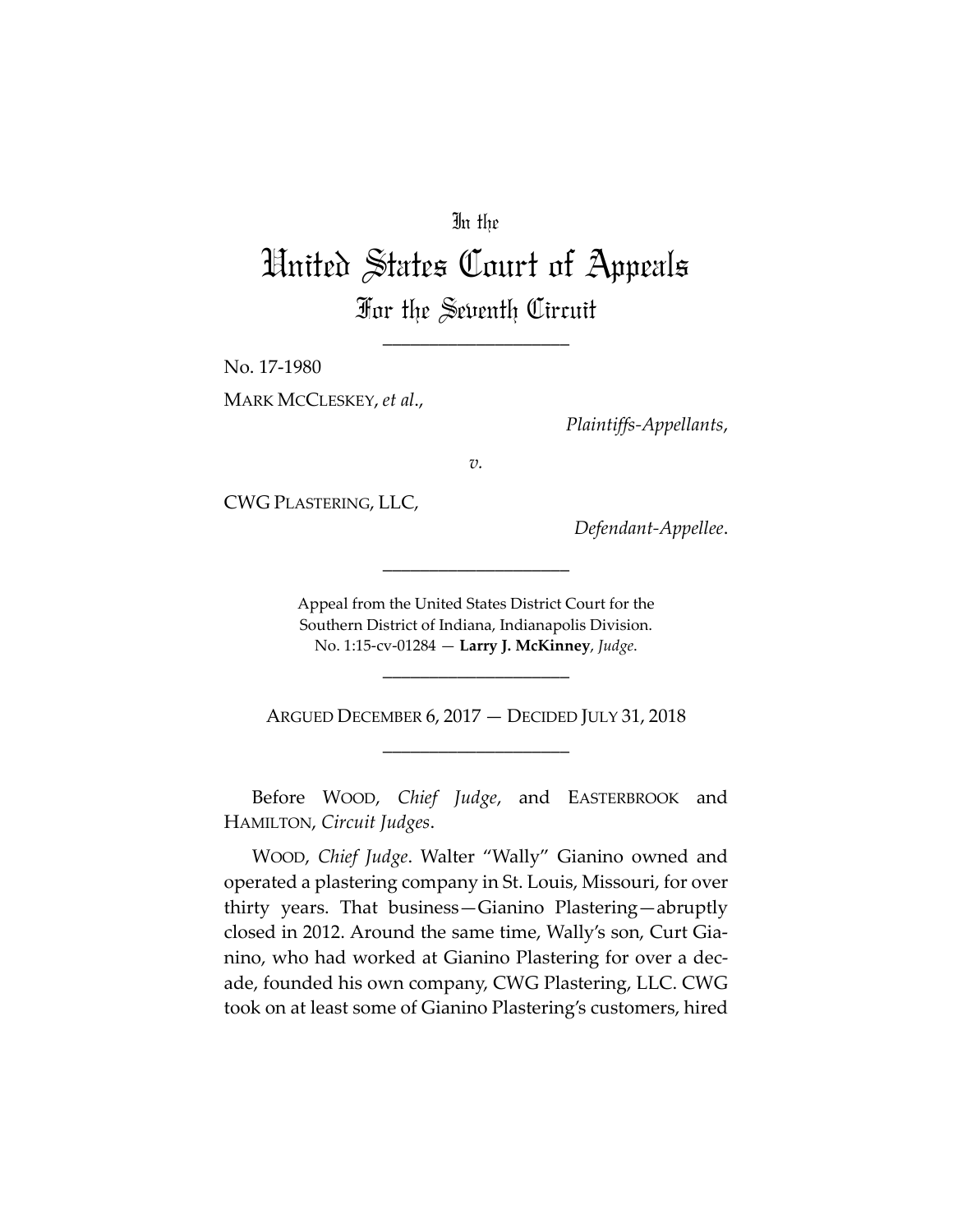its employees, and without missing a beat completed jobs that Gianino Plastering had begun. What might be a story of a son following in his father's footsteps is complicated by an incon‐ venient fact: Curt went into business on the same day that a \$196,940.73 judgment was entered against his father's com‐ pany.

That judgment arose out of Gianino Plastering's 2009 col‐ lective bargaining agreement with the Operative Plasterers and Cement Masons International Association Local 3 ("the Union"). The agreement obligated the company to make reg‐ ular contributions to the Indiana State Council of Plasterers and Cement Masons Health and Welfare and Pension Funds ("the Funds"). Gianino Plastering soon fell short of meeting that obligation, prompting the Funds to sue in the Southern District of Indiana in 2011 to recover the delinquent pay‐ ments. After a bench trial, the district court entered judgment against Gianino Plastering and in favor of the Funds. But the Funds were blocked from collecting on their judgment because Gianino Plastering filed for bankruptcy.

The Funds now have sued CWG, asserting that CWG is Gianino Plastering's successor and alter ego and thus liable for both the judgment and for other ongoing violations of the collective bargaining agreement. After discovery, the parties filed cross-motions for summary judgment. The district court ruled that the Funds had not produced enough evidence to proceed to trial. Our *de novo* review of the record convinces us to the contrary: the Funds proffered considerable evidence that a trier of fact could use to support its case against CWG, and so we reverse and remand.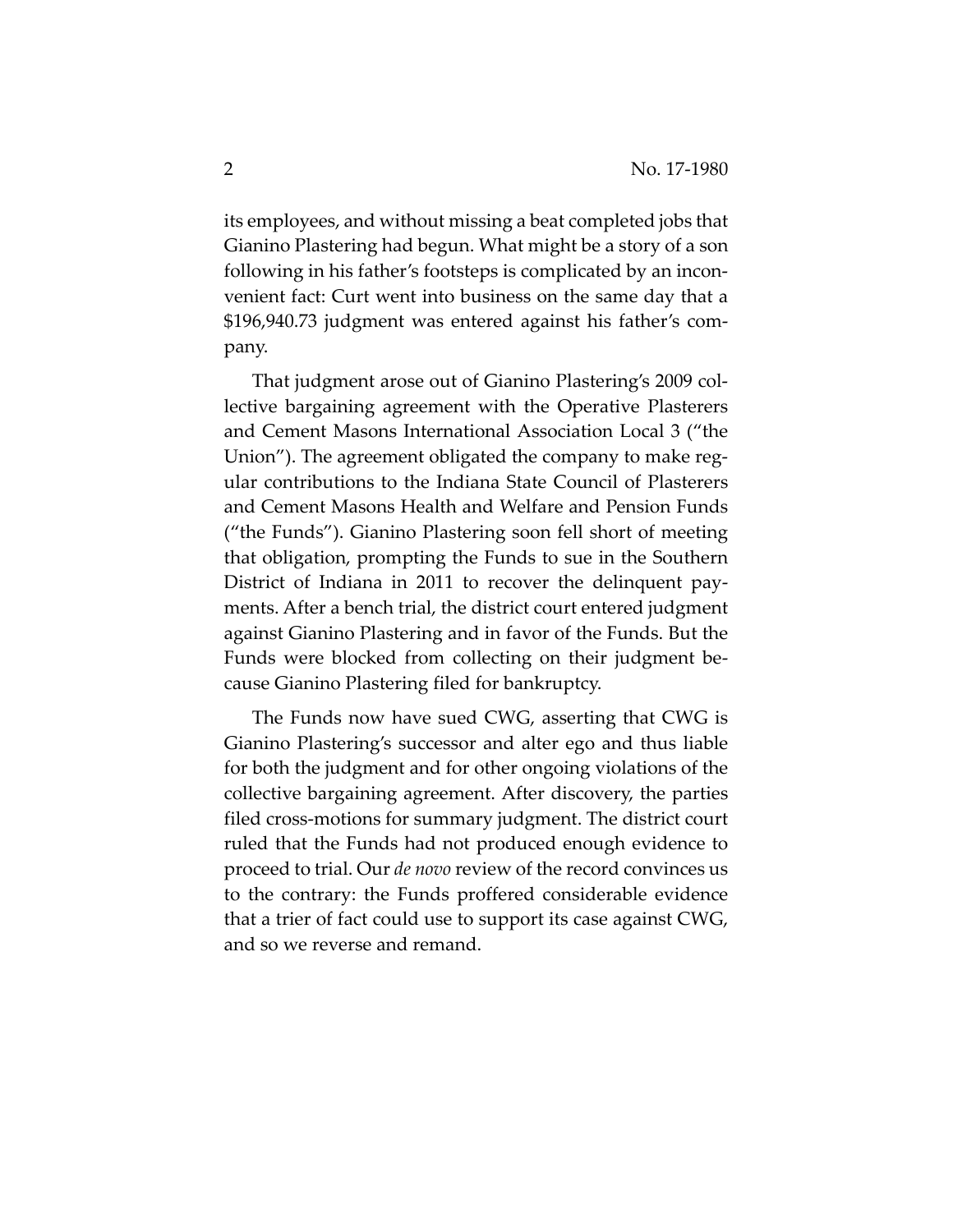The Funds rely on two legal theories to impose liability on CWG for Gianino Plastering's debts and continuing obliga‐ tions. First, they contend that CWG is a successor to Gianino Plastering, making it liable for Gianino Plastering's failure to pay into the Funds. See, *e.g.*, *Teed v. Thomas & Betts Power Sols., L.L.C.*, 711 F.3d 763, 764 (7th Cir. 2013). Second, they argue that CWG must continue to abide by Gianino Plastering's collec‐ tive bargaining obligations as an alter ego of the defunct com‐ pany. See, *e.g.*, *Int'l Union of Operating Eng'rs, Local 150, AFL‐ CIO v. Centor Contractors, Inc.*, 831 F.2d 1309, 1312–13 (7th Cir. 1987).

Because CWG's liability arises under the Employee Retire‐ ment Income Security Act (ERISA), 29 U.S.C. §§ 1132, 1145, and the National Labor Relations Act (NLRA), 29 U.S.C. § 185(a), everyone assumed in the district court that federal law governs both claims. (On appeal, CWG cited a few cases that rested on state law, but it never actually argued that state law applies.) At oral argument, CWG belatedly took the position that state law should apply. Choice of law is not a subject of jurisdictional status, and so a party can forfeit that issue by overlooking it. *McCoy v. Iberdrola Renewables, Inc.*, 760 F.3d 674, 684 (7th Cir. 2014). That is what CWG did here: it failed to challenge the governing law either in its briefs before this court or in its summary judgment materials in the district court. We thus consider the subject forfeited, see *Puffer v. All‐ state Ins. Co.*, 675 F.3d 709, 718 (7th Cir. 2012).

#### A

Even with the forfeiture, the question remains whether we should, on our own initiative, reject the use of federal law in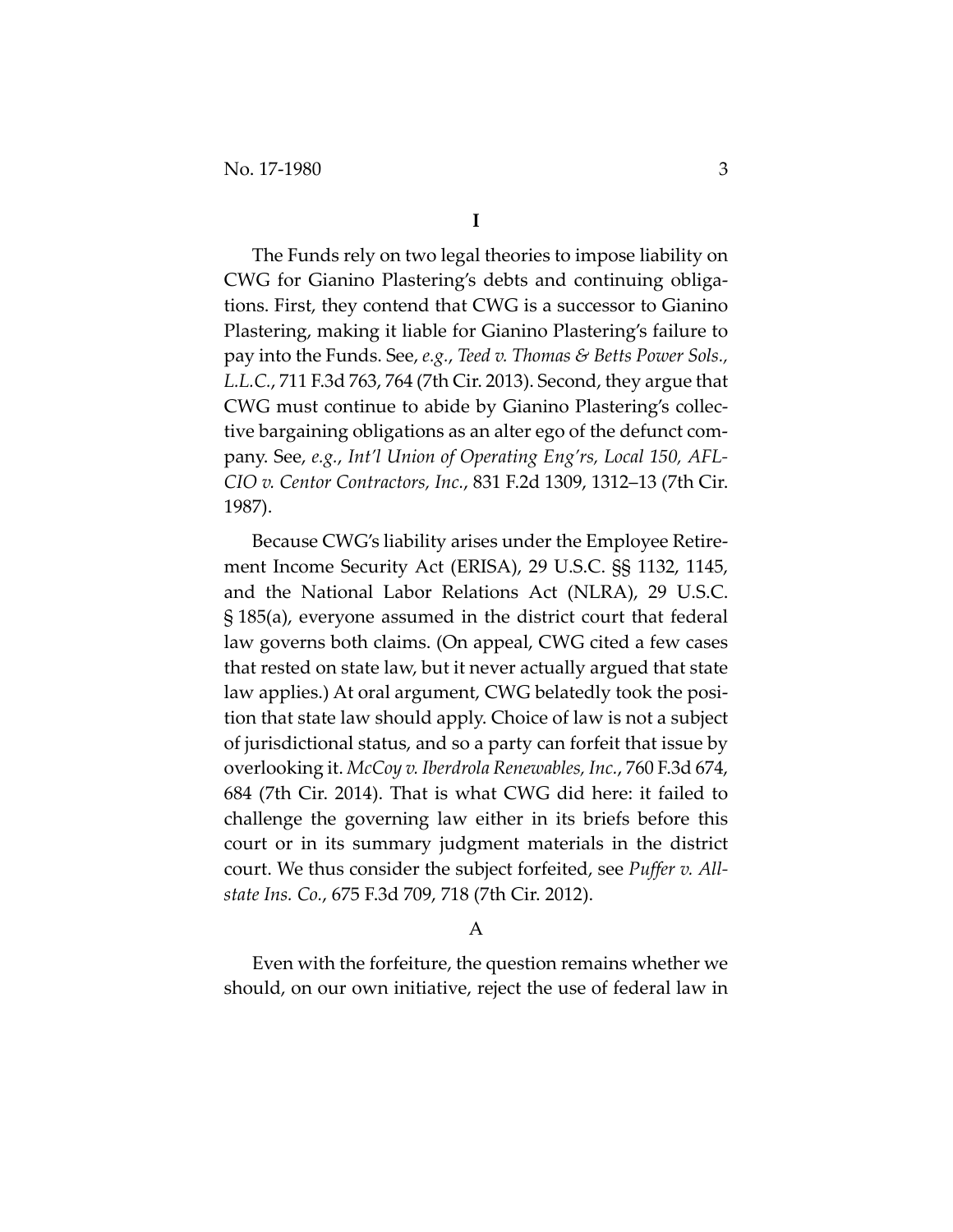favor of one or more state laws. We see no reason to do so here. If the choice of federal law appeared to be flatly inconsistent with the Supreme Court's decisions, we would have a different problem. But it is not. To the contrary, the NLRA and ERISAare both statutes in which the Supreme Court has often opted for a federal standard, in light of the broad preemptive force of both ERISA and section 301 of the Labor Management Relations Act. See *Smith v. Evening News Ass'n*, 371 U.S. 195, 200 (1962); *Pilot Life Ins. Co. v. Dedeaux*, 481 U.S. 41, 55–56 (1987).

For example, the Supreme Court announced a federal standard for successor liability in a number of cases beginning with *John Wiley & Sons, Inc. v. Livingston*, 376 U.S. 543 (1964), where it addressed the question whether a corporate successor had a duty to arbitrate under the labor laws. *Id.* at 548–49. There the Court found that federal law controlled and im‐ posed a duty to arbitrate on the successor employer, even though only the predecessor had actually agreed to arbitrate. Id. at 550–51. Over the next decade, the Court periodically returned to successor liability under the NLRA and in each in‐ stance, it used a federal standard. See *Golden State Bottling Co. v. NLRB*, 414 U.S. 168, 174–85 (1973) (finding that federal labor policy favored holding a successor liable for the unlawful dis‐ charge of an employee from its predecessor); *NLRB v. Burns Int'l Sec. Servs., Inc.*, 406 U.S. 272, 287–88 (1972) (holding that a successor is not bound to substantive terms of previous col‐ lective bargaining agreement). See also *Howard Johnson Co. v. Detroit Local Joint Exec. Bd., Hotel & Rest. Emps. & Bartenders Int'l Union, AFL‐CIO*, 417 U.S. 249, 264–65 (1974) (no successor liability).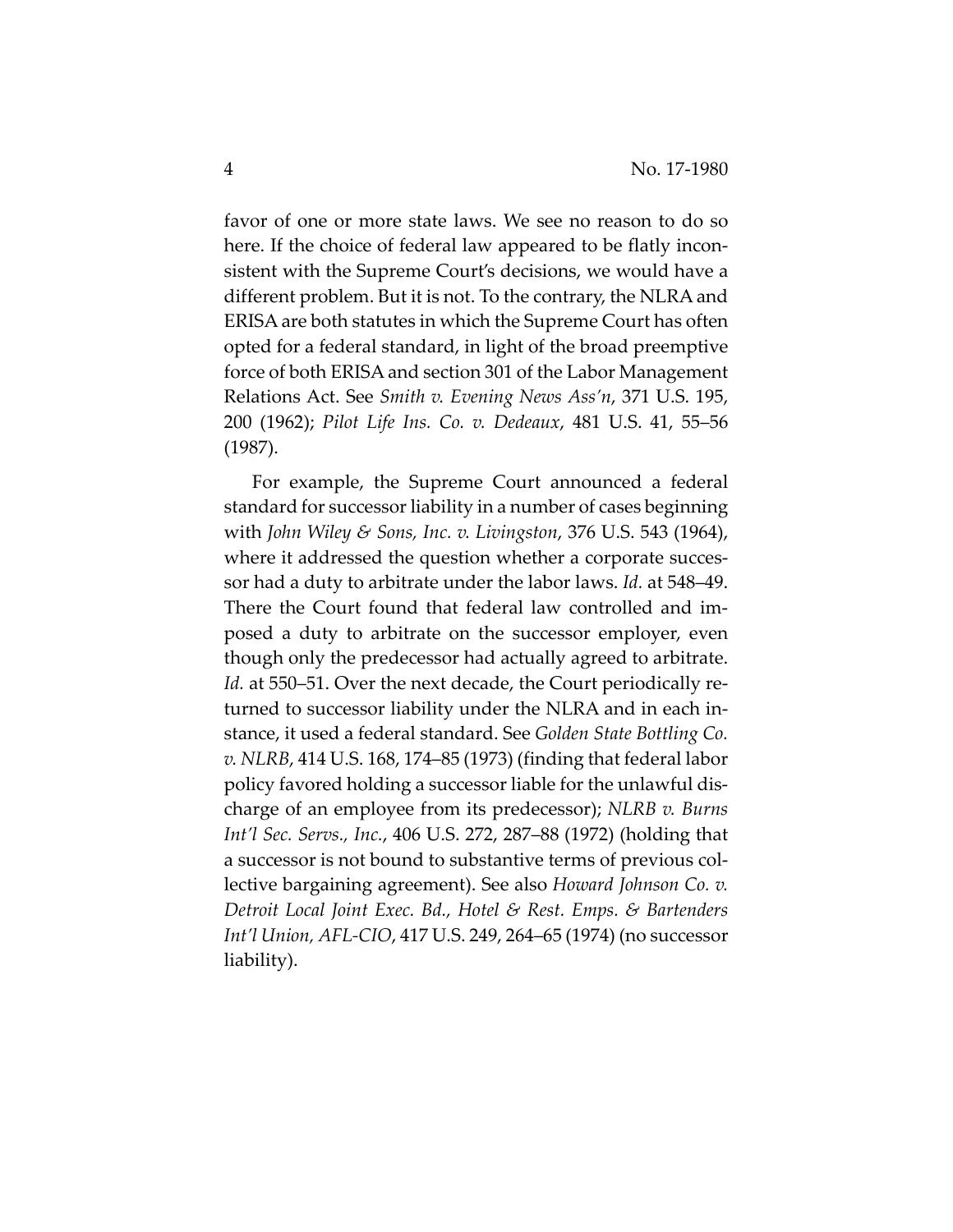A federal standard for alter‐ego liability also has deep roots in labor law. In *Howard Johnson*, the Supreme Court held, without even a nod to state law, that federal common law governed the question before it. It then went on to state that under federal law, an "alter ego" (unlike a successor corporation) "is in reality the same employer and is subject to all the legal and contractual obligations of the predecessor." 417 U.S. at 259 n.5.

On the other side of the ledger we have the Supreme Court's decision in *Peacock v. Thomas*, 516 U.S. 349 (1996), which cautions federal courts not to jump to the assumption that federal common law applies. *Peacock* started out as an ERISA suit by a class against a company (Tru‐Tech) and one of its shareholder‐officers (Peacock). That suit resulted in a judgment against Tru‐Tech, but not against Peacock. After the court of appeals affirmed the judgment, the named class rep‐ resentative, Thomas, sued Peacock to try to collect the judgment against Tru‐Tech. The Supreme Court thus had to decide "whether federal courts possess ancillary jurisdiction over new actions in which a federal judgment creditor seeks to im‐ pose liability for a money judgment on a person not otherwise liable for the judgment," *Id.* at 351. On these facts, the Court found nothing in ERISA that would stretch federal standards that far. It emphasized that the complaint alleged no violation of ERISA or the Plan, and held that such allegations were es‐ sential for a veil‐piercing action. *Id.* at 353–54. Without ancil‐ lary jurisdiction, the case did not belong in federal court.

 Recognizing that this issue remains open, we nonetheless do not find in *Peacock* a clear signal undermining the Court's longstanding recognition that cases that *do* rest on ERISA or Plan language are both within the federal court's subject-matter jurisdiction and typically governed by federal law. In our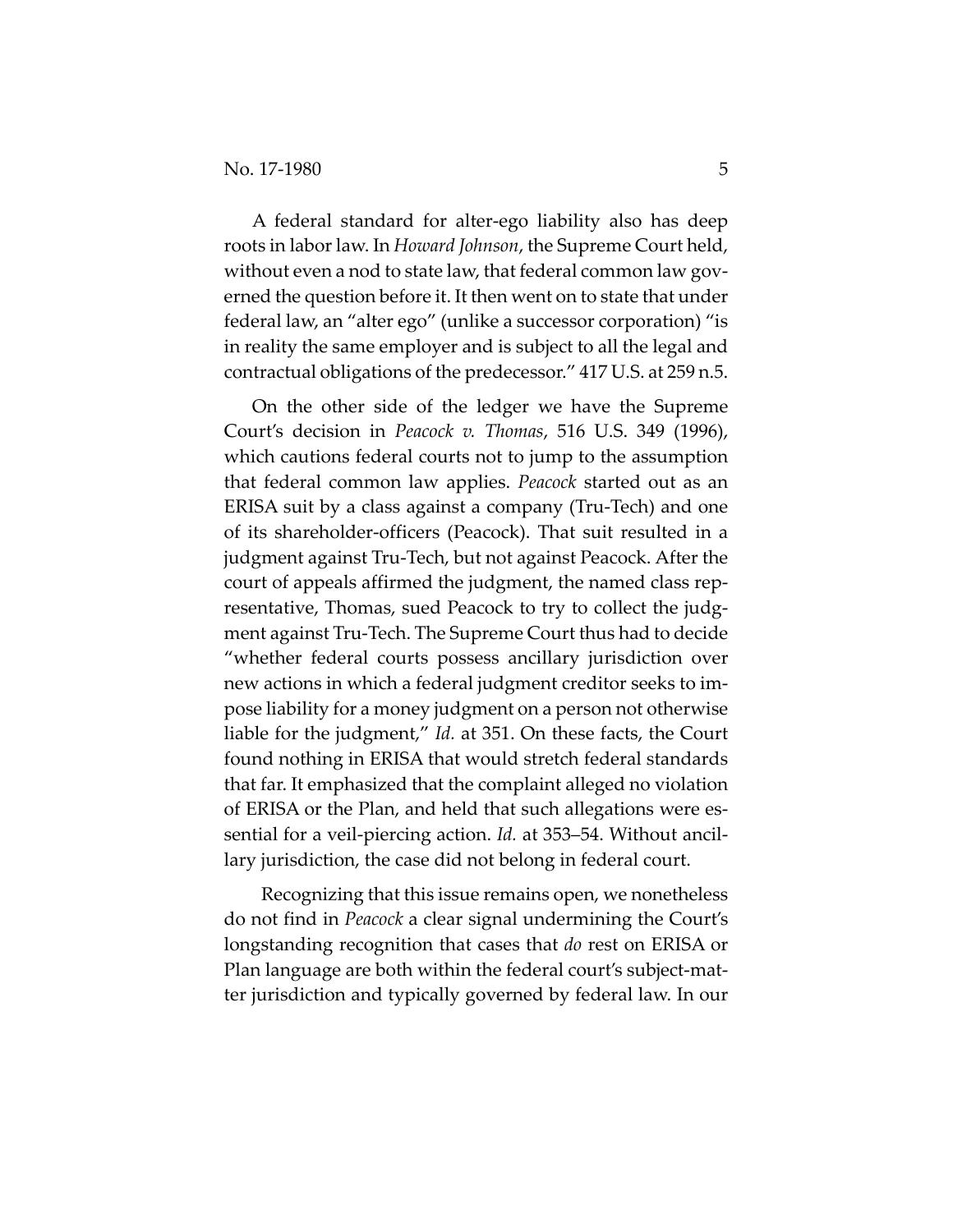case, the Funds argue that CWG is engaged in an ongoing vi‐ olation of the NLRA and ERISA by failing to comply with an extant collective bargaining agreement. To the extent that *Pea‐ cock* rested on a concern about the existence of a federal basis for the action, it does not appear to apply here. Particularly in light of CWG's failure to suggest that state law governs the alter‐ego and successor liability questions, we see nothing in‐ appropriate about applying federal law.

B

Both successor and alter‐ego liability incorporate a *scienter* component coupled with an analysis of similarities between the old and new entities. Successor liability requires notice of the obligation by the new entity, while alter‐ego liability re‐ quires more: a fraudulent intent to avoid collective bargaining obligations. *Chi. Truck Drivers, Helpers & Warehouse Workers Union (Indep.) Pension Fund v. Tasemkin, Inc.*, 59 F.3d 48, 49 (7th Cir. 1995) (successor liability); *Cent. States, Se. & Sw. Areas Pen‐ sion Fund*, 85 F.3d at 1287–88 (alter‐ego liability). Once *scienter* is established, successor liability is imposed if there is a "sub‐ stantial continuity in the operation of the business before and after the sale." *Tasemkin*, 59 F.3d at 49 (quoting *EEOC v. G‐K‐ G, Inc.*, 39 F.3d 740, 748 (7th Cir. 1994)). For alter‐ego liability, the Funds additionally must show "substantially identical management, business purpose, operation, equipment, customers, supervision, and ownership." *Rabine*, 161 F.3d at 433. The former holds the successor liable for violations of labor and employment law by the predecessor, while the latter holds the alter ego to the terms of the full collective bargaining agreement entered by the predecessor. See *Howard Johnson*, 417 U.S. at 259 n.5. Both of these analyses are fact intensive, but they boil down to a simple question: despite two entities'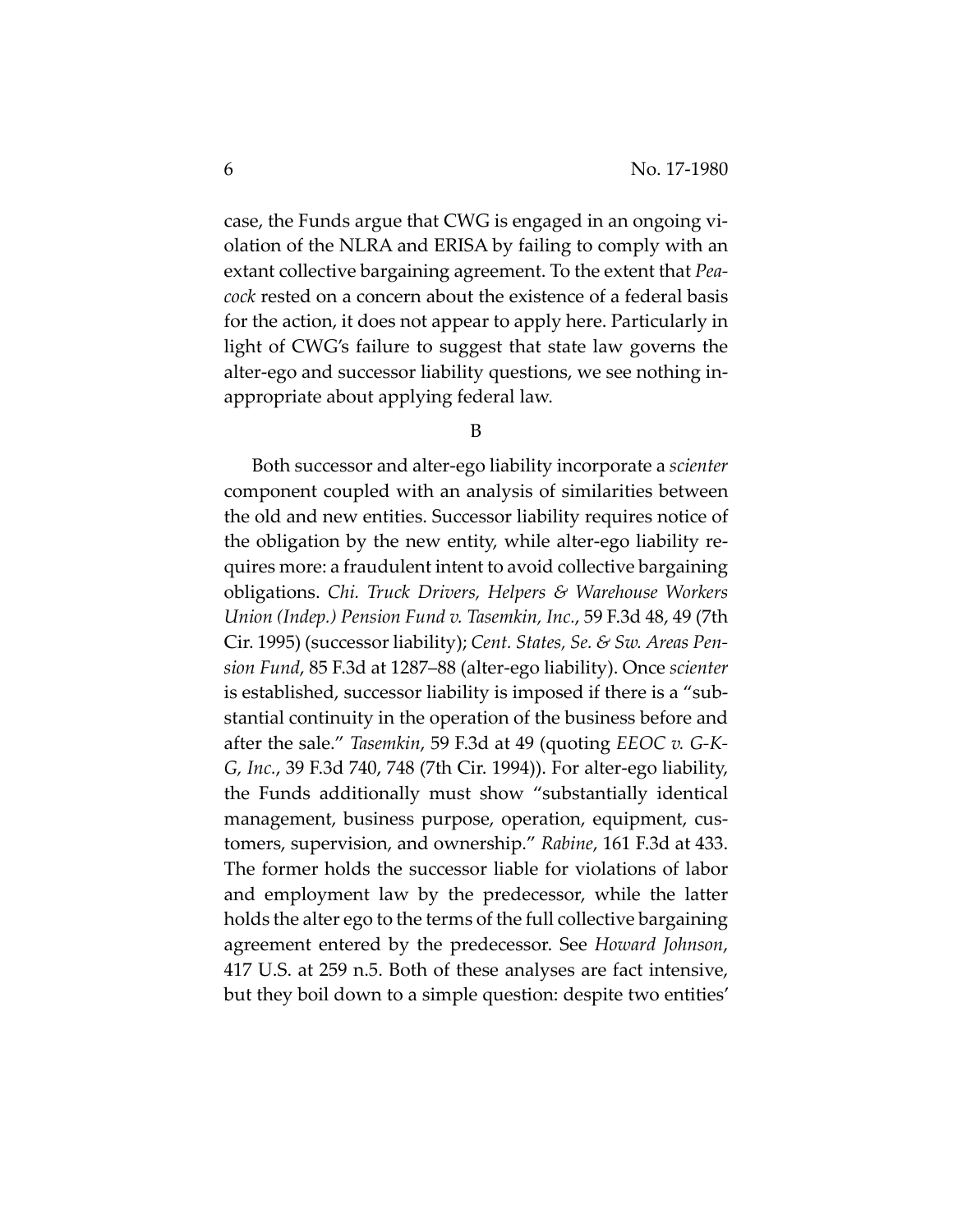legal separation, does the evidence suggest they are one and the same?

### **II**

Here, the district court approached the issue by marching through a lengthy list of factors identified in several earlier decisions from this court, including *Tasemkin,* 59 F.3d 48, *Sul‐ livan v. Running Waters Irrigation, Inc.*, 739 F.3d 354 (7th Cir. 2014), and *Cent. States, Se. & Sw. Areas Pension Fund v. Sloan*, 902 F.2d 593 (7th Cir. 1990). It found that "there are simply too many differences between the entities" for any reasonable factfinder to impose successor or alter‐ego liability. In so find‐ ing, however, the court failed to credit the full range of evi‐ dence the Funds presented and it crossed the line between taking the evidence in the light most favorable to the nonmov‐ ing party, and weighing the evidence for itself.

Our own review of the evidence presented by the Funds for purposes of the summary judgment motion persuades us that there are striking continuities between Gianino Plaster‐ ing's operations and the newly‐formed CWG. As we noted at the outset, Wally was the sole owner of Gianino Plastering and shuttered the company in 2012; CWG opened within days of Gianino Plastering's closing and was solely owned by Curt. The companies' ownership, name, and address may have changed, but the transition of operations and employees from Gianino Plastering to CWG tells a different story.

The crucial period for analyzing the transition runs from July 27 to August 14. On July 27, the presiding magistrate judge recommended a \$196,940.73 judgment against Gianino Plastering after an evidentiary hearing on damages. Wally un‐ disputedly told Curt about the ruling. Not quite three weeks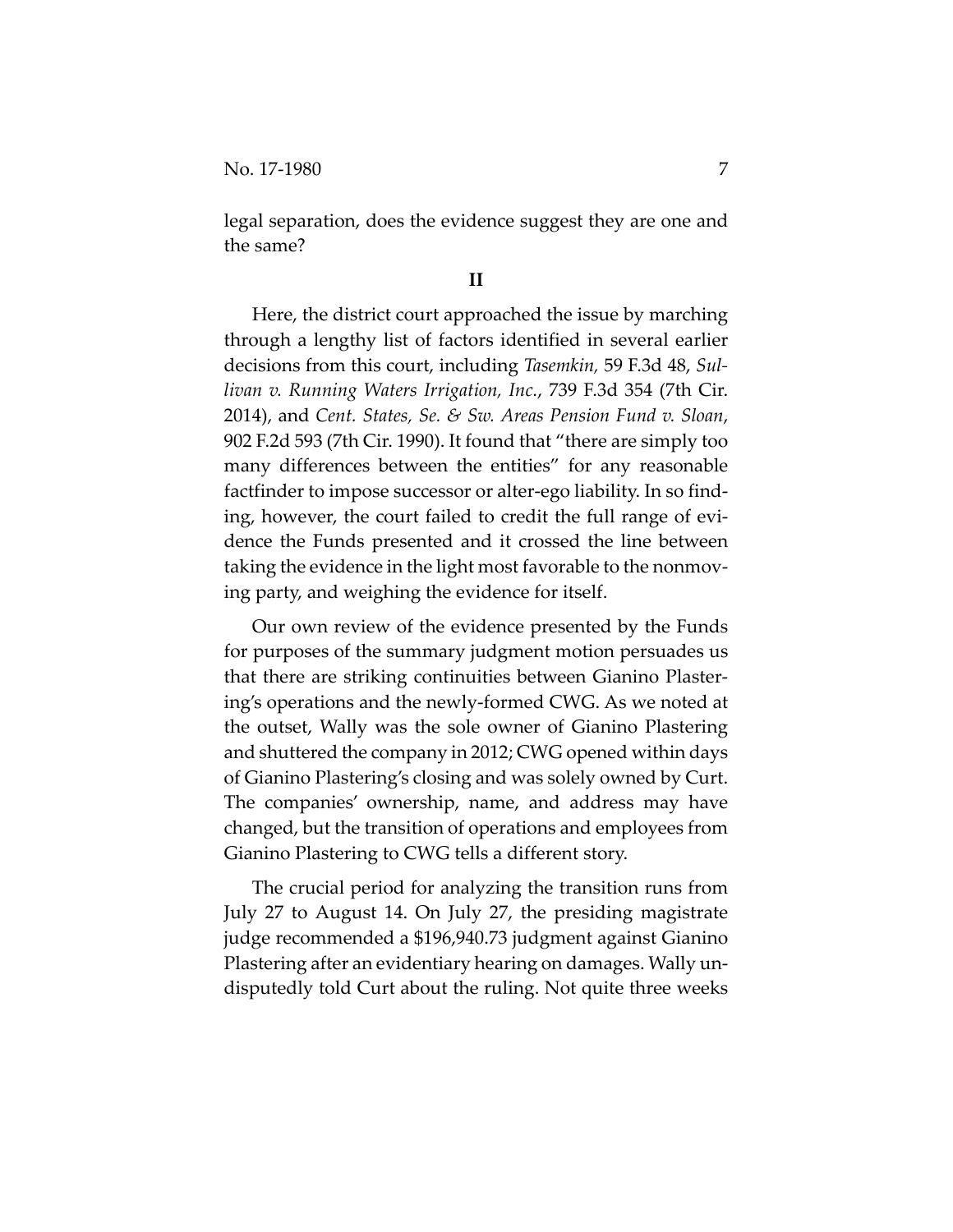later, on August 14, the district court adopted the magistrate judge's recommendation and entered judgment in that amount against Gianino Plastering. On the same day, Curt registered CWG Plastering as a Missouri LLC.

Meanwhile, Gianino Plastering was at work as a plastering subcontractor on a residential job called the LJPP project. Sometime in late July, Wally and Curt visited the LJPP general contractor and informed him that Gianino Plastering was shutting down but that CWG would honor Gianino Plaster‐ ing's bid and complete the work. Documents as late as July 30 still listed Gianino Plastering as the plastering subcontractor, yet CWG later accepted a \$28,800 payment for work com‐ pleted through July 31. The subcontract was transferred to CWG on August 17, only three days after its formation. CWG then completed the job in Gianino Plastering's stead.

Gianino Plastering employed four people at the time of its closing: Wally, Curt, Daniel Giger, and James Gildehaus. All but Wally joined CWG's payroll immediately after Gianino Plastering went out of business, presumably while still work‐ ing on the LJPP project. Curt, Giger, and Gildehaus received their last Gianino Plastering paycheck on August 10, the Fri‐ day before the judgment was entered. The next Friday, Au‐ gust 17, Curt and Gildehaus received a CWG paycheck. Gil‐ dehaus was aware that he had switched employers because Curt called him and said "Hey, Wally's being sued and I'm starting my own company now and Wally's no longer in the picture." Giger missed a week of pay, receiving his first CWG check on August 24, but he understood that gap to be caused by the Funds' lawsuit against Gianino Plastering. Giger testi‐ fied that he did not even realize that he was working for a new company. Wally was not formally employed by CWG that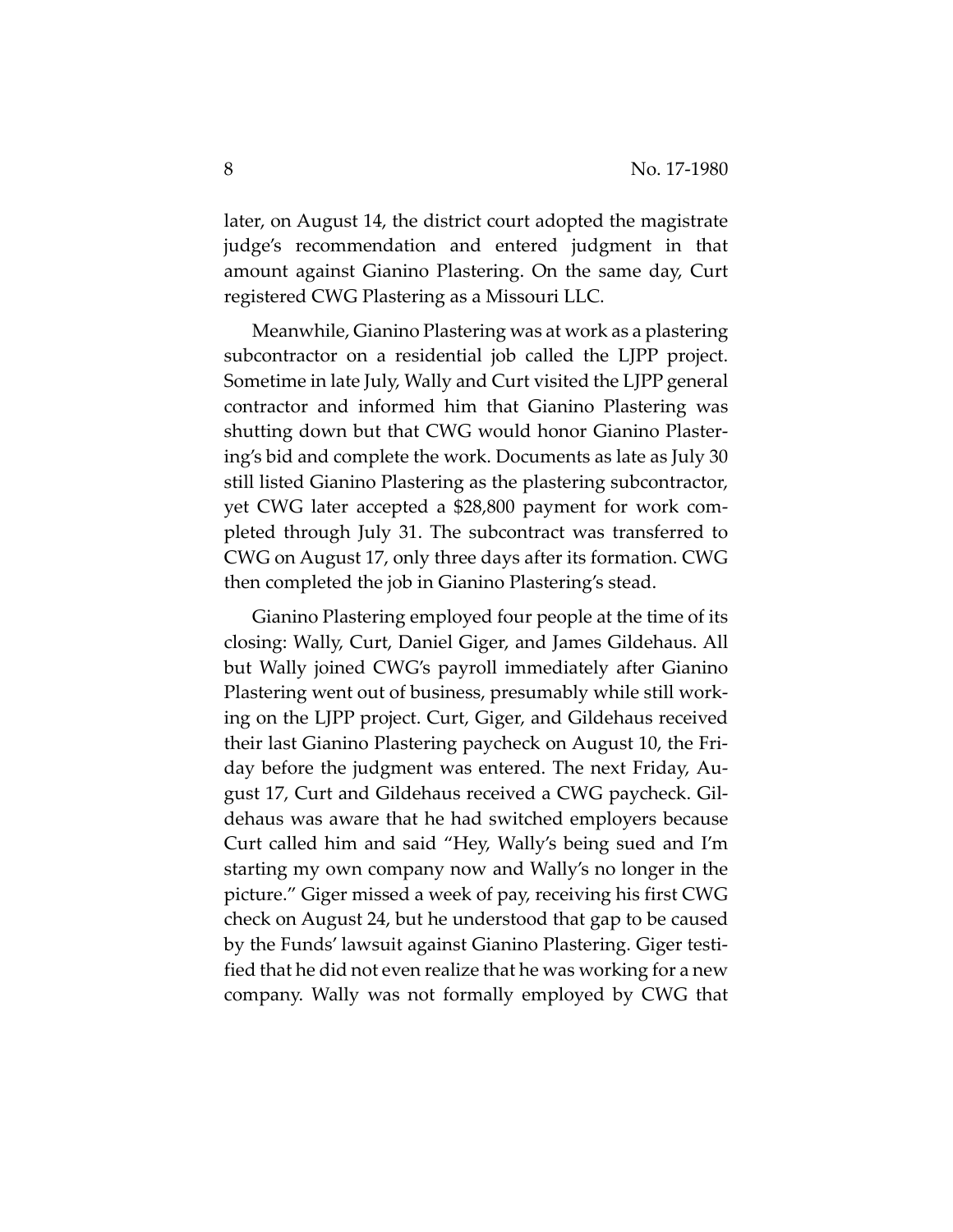year (he began receiving CWG pay in August 2013), but there is evidence that he was involved with the new company in 2012. He signed a lien waiver on behalf of CWG on November 30 and was seen at the LJPP jobsite. In short, a trier of fact could find that CWG adopted Gianino Plastering's workforce as its own after the judgment was entered.

In an attempt to downplay the continuities between the two companies, CWG emphasizes what it sees as major dif‐ ferences between the two entities. It stresses that CWG was solely owned and managed by Curt, while Gianino Plastering was solely owned and managed by Wally. But the Funds have offered evidence undermining this clean distinction. Wally was the sole CWG contact for at least one client; he submitted bids for at least two CWG projects; and he accompanied Curt to meetings early in CWG's existence. Furthermore, "familial control" can be treated as "common ownership and control" in appropriate labor cases. *NLRB v. Dane Cnty. Dairy*, 795 F.2d 1313, 1322 (7th Cir. 1986). A reasonable factfinder could find both common ownership and control between the two entities here.

The parties dispute the materiality of CWG's capitaliza‐ tion, common equipment, and shared clients. But the best we can say for CWG is that these disputed items are just that: dis‐ putes to be resolved at trial. CWG makes much of Curt's initial financing of CWG with \$5,500 of his own money. A more sig‐ nificant source of initial funds, however, was the \$28,800 pay‐ ment that CWG accepted for Gianino Plastering's work on the LJPP project. According to its bank statements, CWG could not have met its obligations for its first month of operation using the \$5,500 deposit alone. Similarly, the parties dispute whether it is significant that CWG used Gianino Plastering's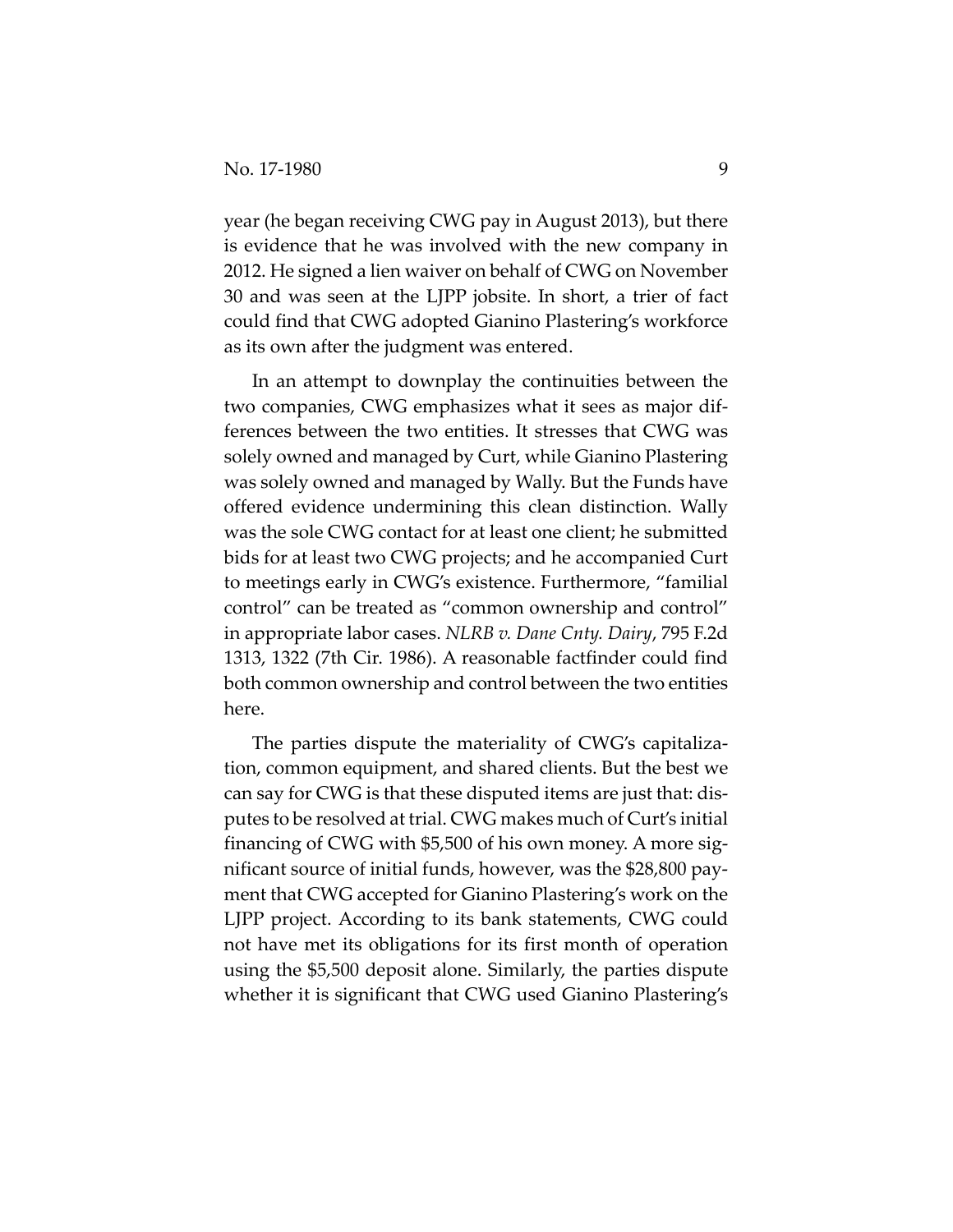trucks. Gianino Plastering sold the trucks to a third party that immediately leased them to CWG. Evidence in the record of this transaction is sparse; perhaps it was a straw transaction, or perhaps it was an arms‐length bargain. But there is room for a factfinder to adopt either interpretation. Last, we know that CWG and Gianino Plastering shared eight customers. But we do not know from the record how many total customers each entity serviced; it could be eight of eight, or it could be eight of one hundred. Without a denominator, this fact is not conclusive of liability; it is evidence for a factfinder to weigh.

Considered as a whole, the record would allow reasonable factfinders to differ. As to *scienter*, the Funds have strong evidence of intent and undisputed evidence of knowledge, but a factfinder could choose to believe Curt's account over Gil‐ dehaus's. Similarly, the Funds have submitted evidence that could suggest "substantial continuity in the operation of the business," *Tasemkin*, 59 F.3d at 49 (quoting *G‐K‐G, Inc.*, 39 F.3d at 748), and "substantially identical management, business purpose, operation, equipment, customers, supervision, and ownership," *Rabine*, 161 F.3d at 433. The Funds' evidence is not flawless—after all, it is the rare case that can meet that standard—but the district court was too quick to grant sum‐ mary judgment in CWG's favor.

#### **III**

Because the Funds have presented sufficient evidence to proceed to trial on both theories, we REVERSE the judgment of the district court and REMAND for further proceedings con‐ sistent with this opinion.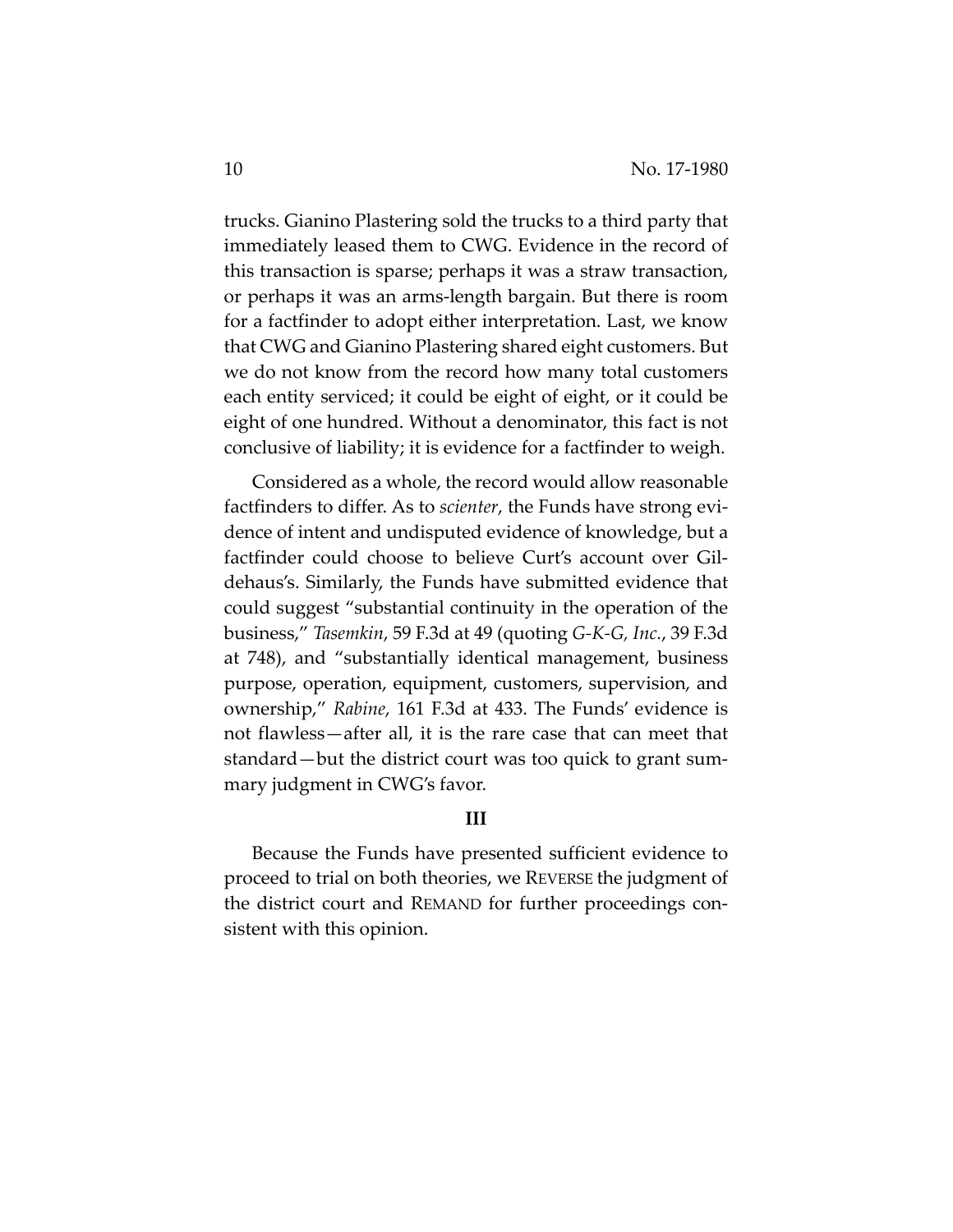HAMILTON, *Circuit Judge*, concurring. I join fully in Chief Judge Wood's opinion. I write separately to address concerns raised in Judge Easterbrook's opinion concurring in the judg‐ ment. The federal rules of successorship liability under ERISA and federal labor law evolved as equitable doctrines to ad‐ dress the common practice of employers trying to sell their businesses so as to avoid their obligations under federal law. In developing those rules, courts have indeed kept an eye on how those rules would likely affect people to alter their decisions in buying and selling businesses or their assets.

That is evident in *Indiana Electrical Workers Pension Benefit Fund v. ManWeb Services, Inc.*, 884 F.3d 770 (7th Cir. 2018), dis‐ cussed in Judge Easterbrook's concurrence. In that case, we remanded for a trial on the issue of successorship liability. That result could not have come as a surprise. At the time of the original asset purchase, the buyer in that case actually did anticipate the possibility of successor liability. The buyer knew the seller faced potential withdrawal liability, and it knew full well that successor liability was a possibility. The buyer negotiated the deal with that prospect in mind, even obtaining an indemnity agreement from the sellers covering this very risk of successorliability. 884 F.3d at 783, citing *Tsareff v. ManWeb Services, Inc*., 794 F.3d 841, 848 (7th Cir. 2015) (prior appeal); see also *Golden State Bottling Co v. N.L.R.B.*, 414 U.S. 168, 172 n.2 (1973) (noting successor's ability to negotiate for indemnification regarding liability for predecessor em‐ ployer's liability for unfair labor practices). Moreover, the par‐ ties in *ManWeb* had structured their asset purchase agreement to deliver all the cash to a different, favored creditor of the (insolvent) seller, stiffing the union pension plan. In short, the result in *ManWeb* did not impose a tax on a buyer that lacked sufficient foresight or astute lawyers. In the case now before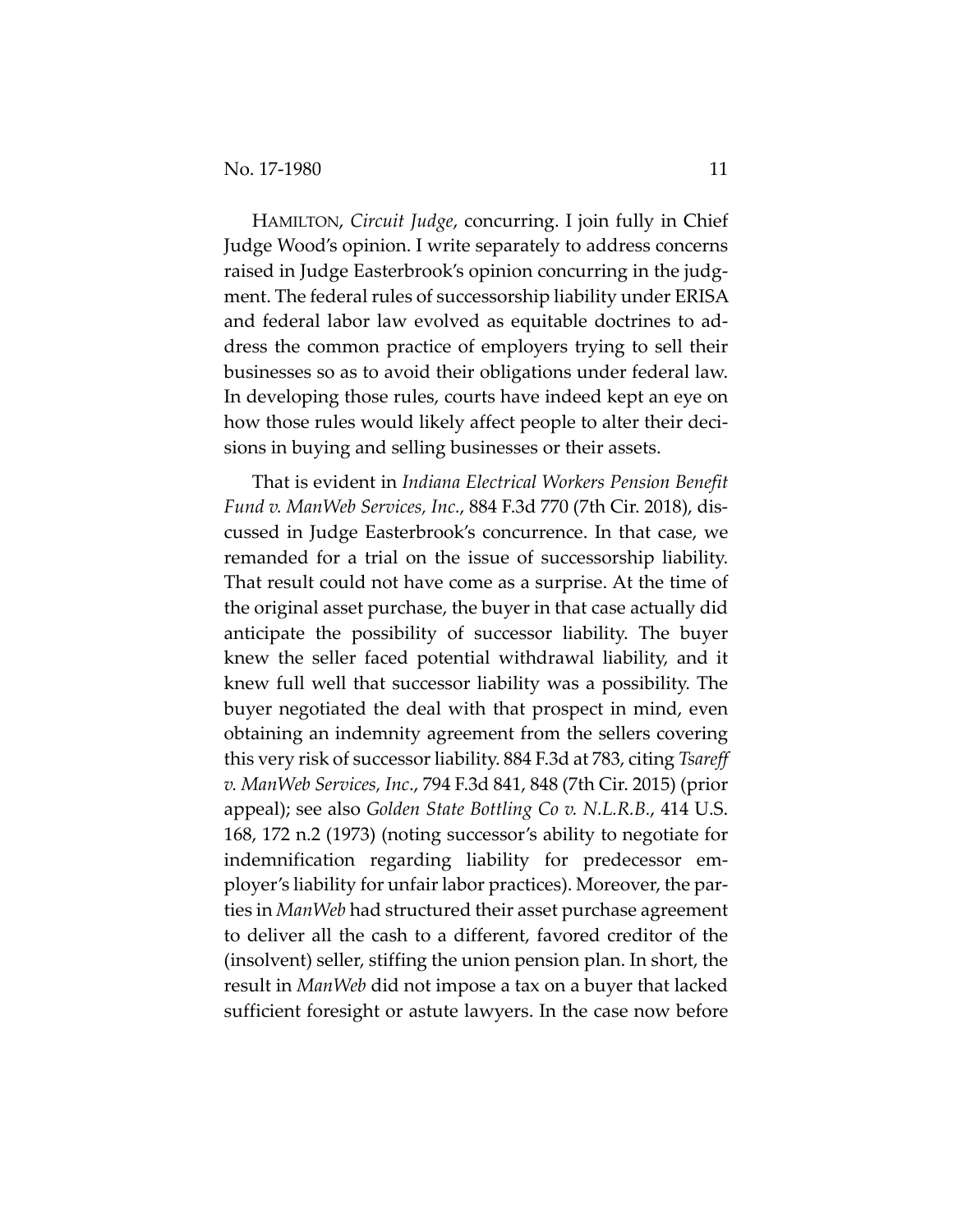us, the evidence does not show a detailed and well‐lawyered asset purchase agreement, as in *ManWeb*. It does include pow‐ erful evidence of a bad-faith effort to continue the earlier business while favoring certain creditors and leaving these Funds unpaid. If bankruptcy would be a better alternative, fairer to all creditors of an insolvent business, so be it.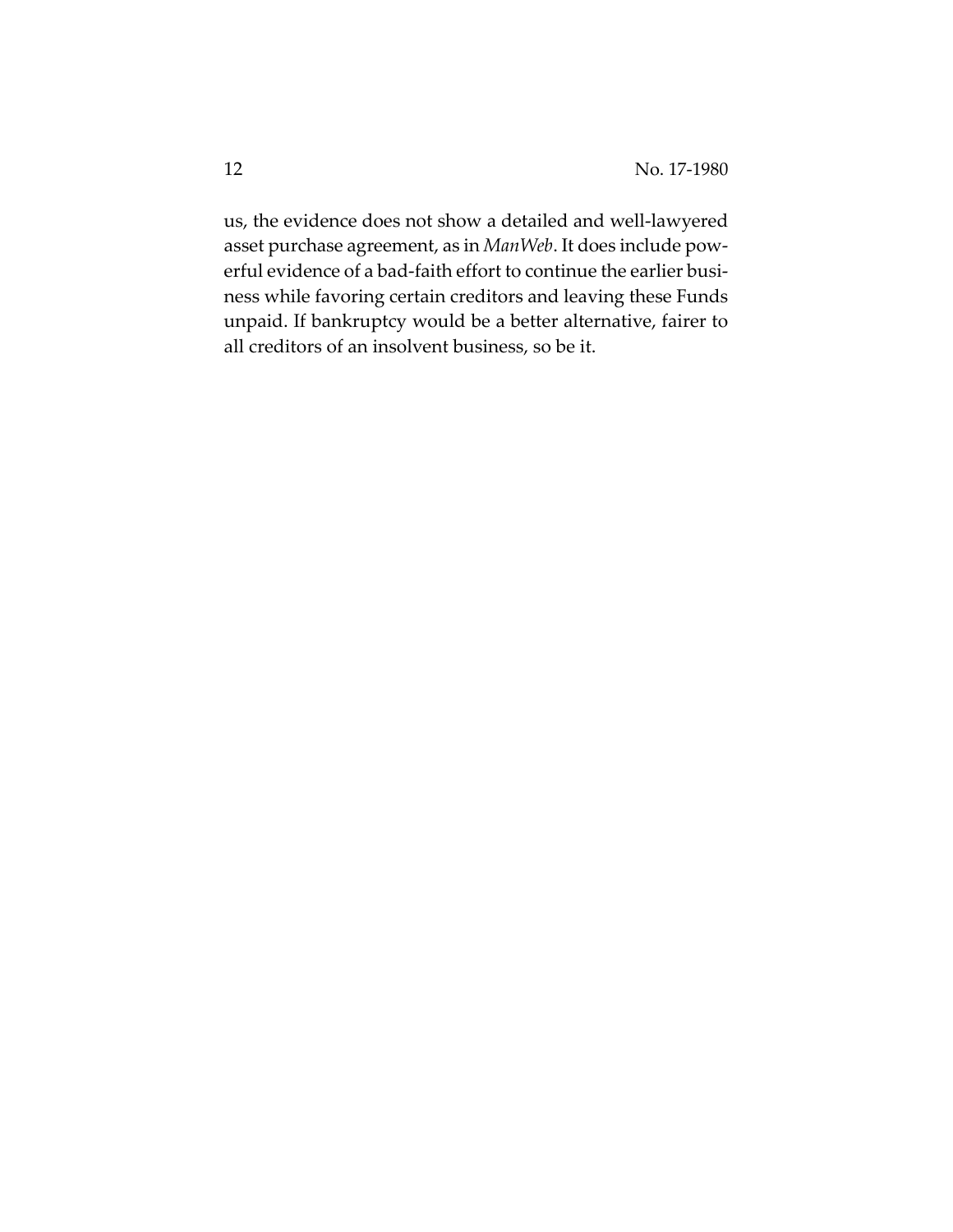EASTERBROOK, *Circuit Judge*, concurring in the judgment. I agree with my colleagues that the case must be remanded, but I do not agree with them about what ought to happen next. I have reservations about choice of law and the content of federal successorship law to the extent it applies.

Because the Funds seek to recover from CWG Plastering directly under two federal statutes, the district court has sub‐ ject‐matter jurisdiction. It does not follow that federal law applies to all of the Funds' claims. The Funds present two distinct claims: that CWG Plastering is liable in its own right as the successor of Gianino Plastering and that CWG Plaster‐ ing must pay a judgment the Funds hold against Gianino Plastering. The first claim arises under federal law. But the second sounds like the same sort of theory that *Peacock v. Thomas*, 516 U.S. 349 (1996), held to rest on state law. My col‐ leagues recognize that *Peacock* appears to govern the attempt to collect the judgment from an entity that was not a party to it. They add that they do not see in *Peacock* a "clear signal undermining the Court's longstanding recognition that cases that *do* rest on ERISA or Plan language are … typically gov‐ erned by federal law." Slip op. 5, emphasis in original. I agree with that statement, but, because the attempt to collect from CWG Plastering the judgment against Gianino Plaster‐ ing does *not* rest on ERISA or the Plans' language, this claim is governed by state law. (In *Peacock* itself the underlying judgment rested on ERISA, which therefore cannot be enough to call for the application of federal law to collection proceedings.) It complicates litigation to have one claim for relief rest on one body of law and a second claim for relief on a different body of law, but this happens all the time. *Pea‐ cock* requires the application of state law to the Funds' effort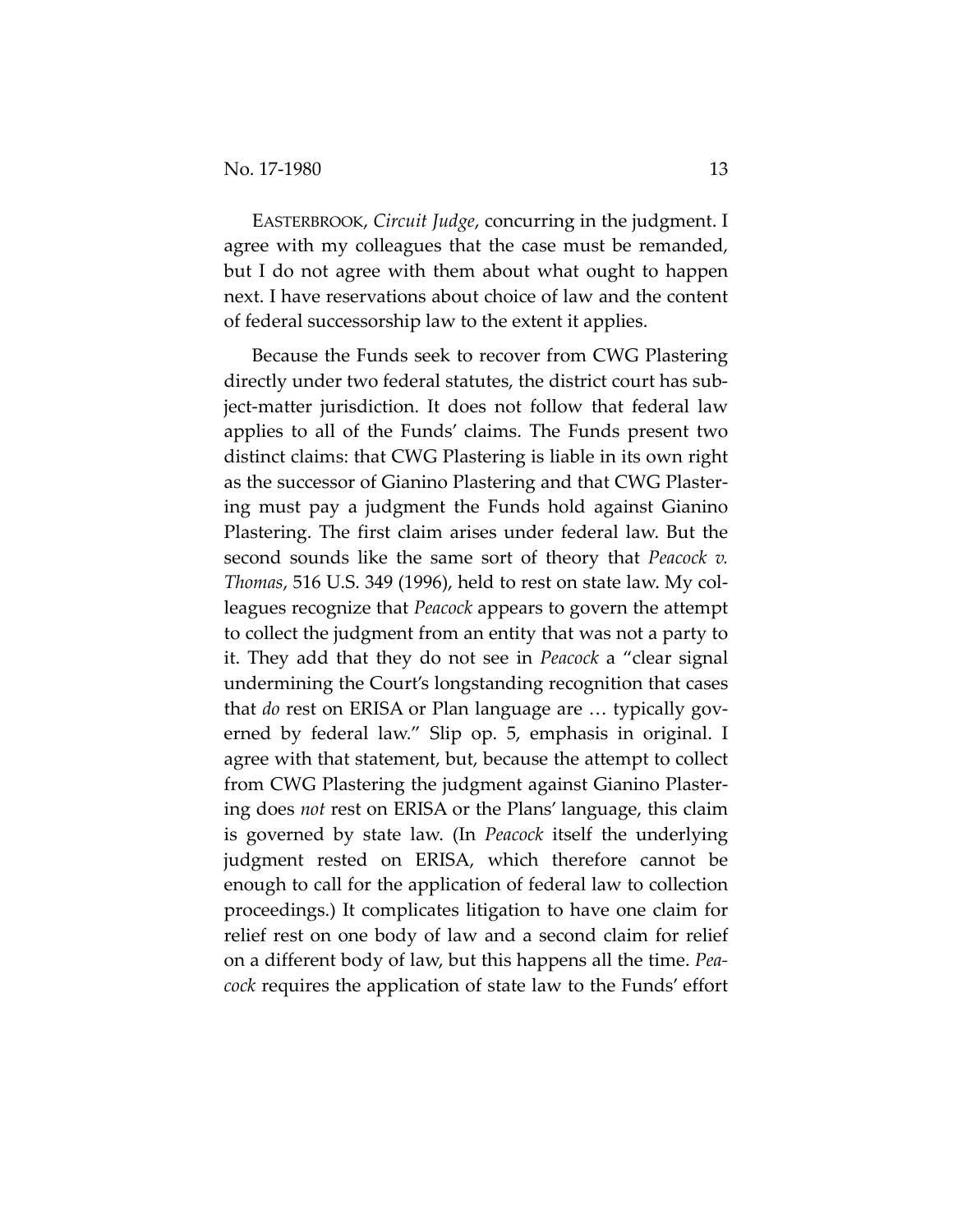to collect from B (CWG Plastering) an ERISA judgment en‐ tered against A (Gianino Plastering).

The Funds' direct ERISA claim rests on federal law, but the statute does not supply a rule of decision. We must apply federal common law. What is the source of that law? Some‐ times federal common law is drawn from state law. See, e.g., *United States v. Kimbell Foods, Inc*., 440 U.S. 715 (1979); *Kamen v. Kemper Financial Services, Inc*., 500 U.S. 90 (1991). In a case arising under federal environmental law—and like this one involving a theory of third‐party liability—the Justices raised that possibility but did not decide when it would be appro‐ priate to use state‐law principles as the basis of federal rules. *United States v. Bestfoods*, 524 U.S. 51, 63–64 n.9 (1998). The Court did not come to a conclusion because the parties had not presented the issue properly. Just so here. The parties have briefed this appeal without so much as mentioning the source‐of‐law problem, which means that we properly leave the subject for another day.

My colleagues conclude that federal common law creates successorship liability whenever the original and successor businesses are similar enough—where "enough" depends on juggling the many factors a creative legal mind can envi‐ sion. Maybe so; plenty of judicial opinions proceed that way. My colleagues cite a sample of them. This ambulatory ap‐ proach confounds businesses by being so vague that it is im‐ possible to know the legal rule until lengthy and expensive suits are over. Cf. *Secretary of Labor v. Lauritzen*, 835 F.2d 1529, 1539–45 (7th Cir. 1987) (concurring opinion). Our suit is in its third year, and all my colleagues are willing to venture is that "the record would allow reasonable factfinders to dif‐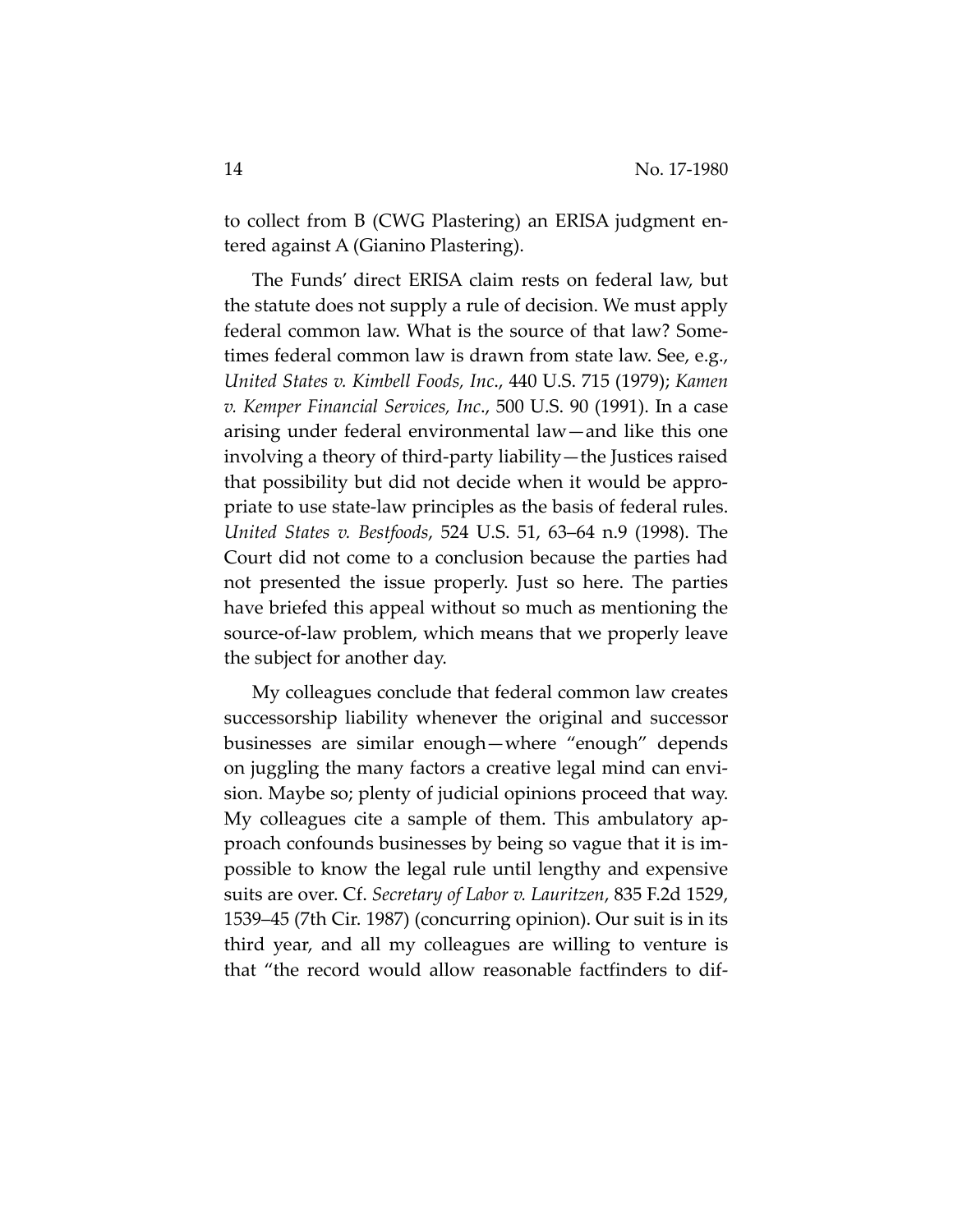fer." Slip op. 10. I pity the judge who must draft the instructions telling jurors how to proceed.

More: it is necessary to ask how this fundamentally *ex post* perspective affects parties' behavior *ex ante*. If "similar enough" firms must pay their predecessors' debts, what happens? Will pension funds be the winners? Today's decision for these Funds may come at the expense of all funds tomorrow.

Consider the facts of *Indiana Electrical Workers Pension Benefit Fund v. ManWeb Services, Inc.*, 884 F.3d 770 (7th Cir. 2018). ManWeb paid about \$260,000 to buy Freije's assets. It sold (or never used) most of the physical assets and was essentially acquiring the old firm's name and goodwill. This led the court to conclude that it may well be Freije's succes‐ sor and, if so, must pay more than \$660,000 that Freije owed to a pension fund. Successorship raised the assets' price to \$920,000 (the total to Freije plus the fund), much more than ManWeb agreed to pay.

Businesses fail, and leave creditors unpaid, precisely when their assets are worth less than their liabilities. If buying the assets means also accepting the liabilities, then the assets have a negative value and purchases do not occur. When that happens pension and welfare-benefit funds are worse off, losing even an ability to recover the purchase price from investors for their own benefit. Employees and customers also may suffer losses when a business cannot continue under new ownership.

I use the numbers in *ManWeb* to illustrate a problem, not to reargue the facts of that case. If as Judge Hamilton sug‐ gests the purchase price was below the value of the assets,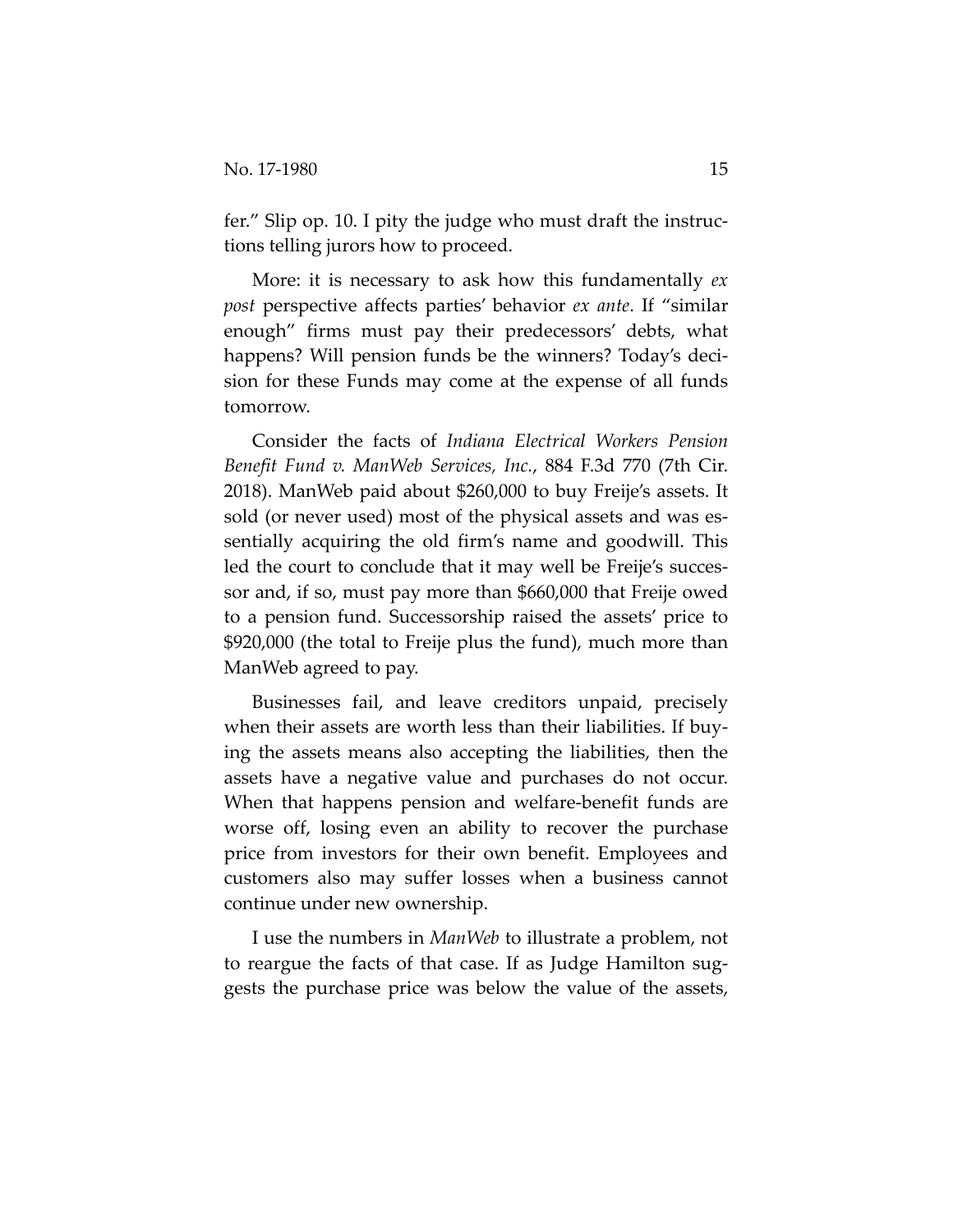and the buyer's payment was used for the benefit of an in‐ side creditor rather than the fund, the right response should have been a fraudulent-conveyance action, which would have enabled the fund to realize the assets' true value. A successorship judgment requiring the buyer to pay the full amount of the debt, even when that exceeds the assets' net value, is problematic.

Courts should consider how judge‐made rules lead peo‐ ple to alter their behavior. We stressed this recently in *Illinois Department of Revenue v. Hanmi Bank*, No. 17‐1575 (7th Cir. July 9, 2018). When bankruptcy judges allowed the sale of assets free of successorship liability for tax debts, see 11 U.S.C. §363(f), a tax collector protested that its priority claim had not received the protection to which the Bankruptcy Code entitles it. We asked what that protection would have entailed, given the existence of other creditors (some of them secured) and buyers' ability to make their own adjustments. One potential adjustment would have been not to purchase any assets; then the tax collector also could not have recovered. Another potential adjustment would have been to ac‐ quire the assets through a shell corporation without the abil‐ ity to pay the debtor's back taxes. Again the tax collector could not have recovered. Because several lawful alterna‐ tives to the sale in bankruptcy left the tax collector empty‐ handed, the court concluded that nothing was all the tax col‐ lector could get as "adequate protection" under §363.

What was true in *Hanmi Bank* is equally true of the Funds' claims. One lawful alternative would have been to have the Funds' claims discharged in bankruptcy. Another would have been a sale of assets in bankruptcy, with liability stripped off under §363(f) on the same theory as in *Hanmi*